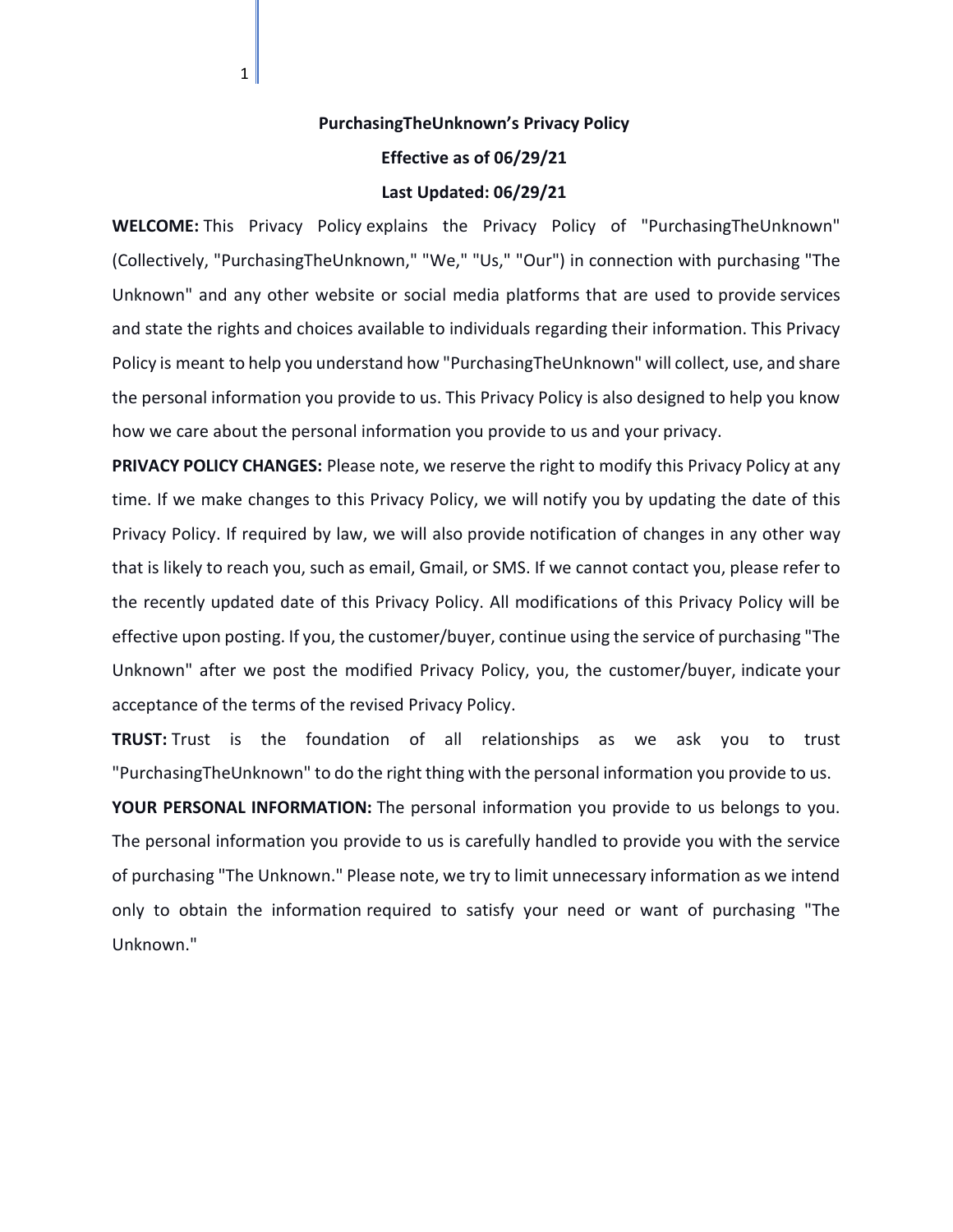**PROTECTING YOUR PERSONAL INFORMATION:** We may share the personal information you provide to us with the following third parties and as otherwise described in this Privacy Policy or at the time of collection:

2

- Affiliates and subsidiaries for purposes consistent with this Privacy Policy.
- Merchants for purposes consistent with this Privacy Policy to fulfill an order of a customer/buyer purchase of "The Unknown."

• Service providers for purposes consistent with this Privacy Policy such as companies and individuals that provide services on our behalf to operate our business or to fulfill your order of purchase (order fulfillment, shipping fulfillment, payment processing fulfillment, customer support fulfillment, email or Gmail delivery fulfillment and risk and fraud mitigation fulfillment).

- Advertising partners who may collect information about your activity on the site or social media platforms, or other online services to advertise our services.
- Social media platforms or other online services that connect you to the service of purchasing "The Unknown."

• Professional advisors and authorities such as government authorities, law enforcement, private parties, lawyers, bankers, auditors, and insurers, where necessary during the professional service of purchasing "The Unknown" as we believe, it is required to comply with the law to mitigate any fraudulent activity, identity theft, cyber-attacks, and any other illegal activity to help ensure safety purposes stated above.

• Business transferees as we may sell, transfer, or otherwise share some or all the personal information you provide to us in connection with or during negotiation of any financing, acquisition or dissolution, transaction or proceeding involving a sale, transfer, investment, divestiture, or disclosure of all or some of our business or our business assets, or in the event of a receivership, insolvency, or bankruptcy.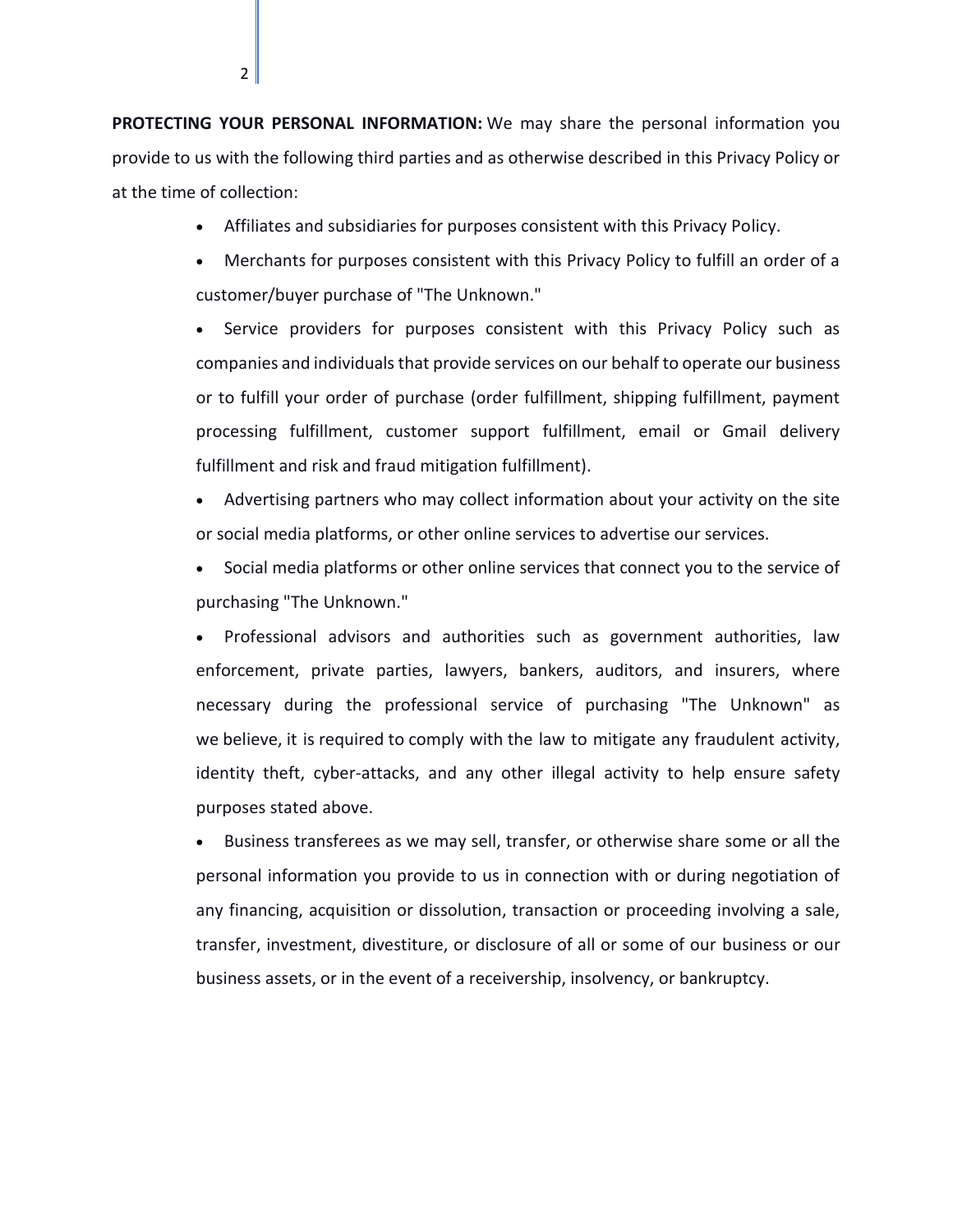Please note, we do not control these third parties nor the use of your personal information that you make available to them.

Other than these third parties, we will refuse other third parties' requests for the personal information you provide to us unless you permit us, or we are legally required to do so. Please note, when we are legally required to share the personal information you provide to us, we will tell you in advance unless we are legally forbidden.

To operate "PurchasingTheUnknown" and to fulfill your service of purchasing "The Unknown," we ensure we will not send the personal information you provide to us to anyone unless we are legally required so (for example, if we receive a valid court order). We also do not and will not "sell" the personal information you provide to us.

**OUR REASON FOR PROCESSING YOUR INFORMATION:** It is simple: the reason "PurchasingTheUnknown" processes the personal information you provide to us is to fulfill a contractual obligation or to fulfill you with a service (for example, purchasing "The Unknown").

**YOUR INFORMATION RIGHTS:** In this section, we state and describe the rights and choices available to customers/buyers of "The Unknown":

> • You have the right not to share your personal information. Please note, if you do not share your personal information that we need to provide you with the service of purchasing "The Unknown," we will not be able to provide you with the service of purchasing "The Unknown." To purchase "The Unknown," we will tell you what information you must provide.

> Please note, if you send us a request regarding your personal information, we must ensure your identity for responding. To do so, we may ask to see identification proof and documentation proof. If we cannot confirm your identity, we will inform you first and then explain why we are unable to fulfill your request.

3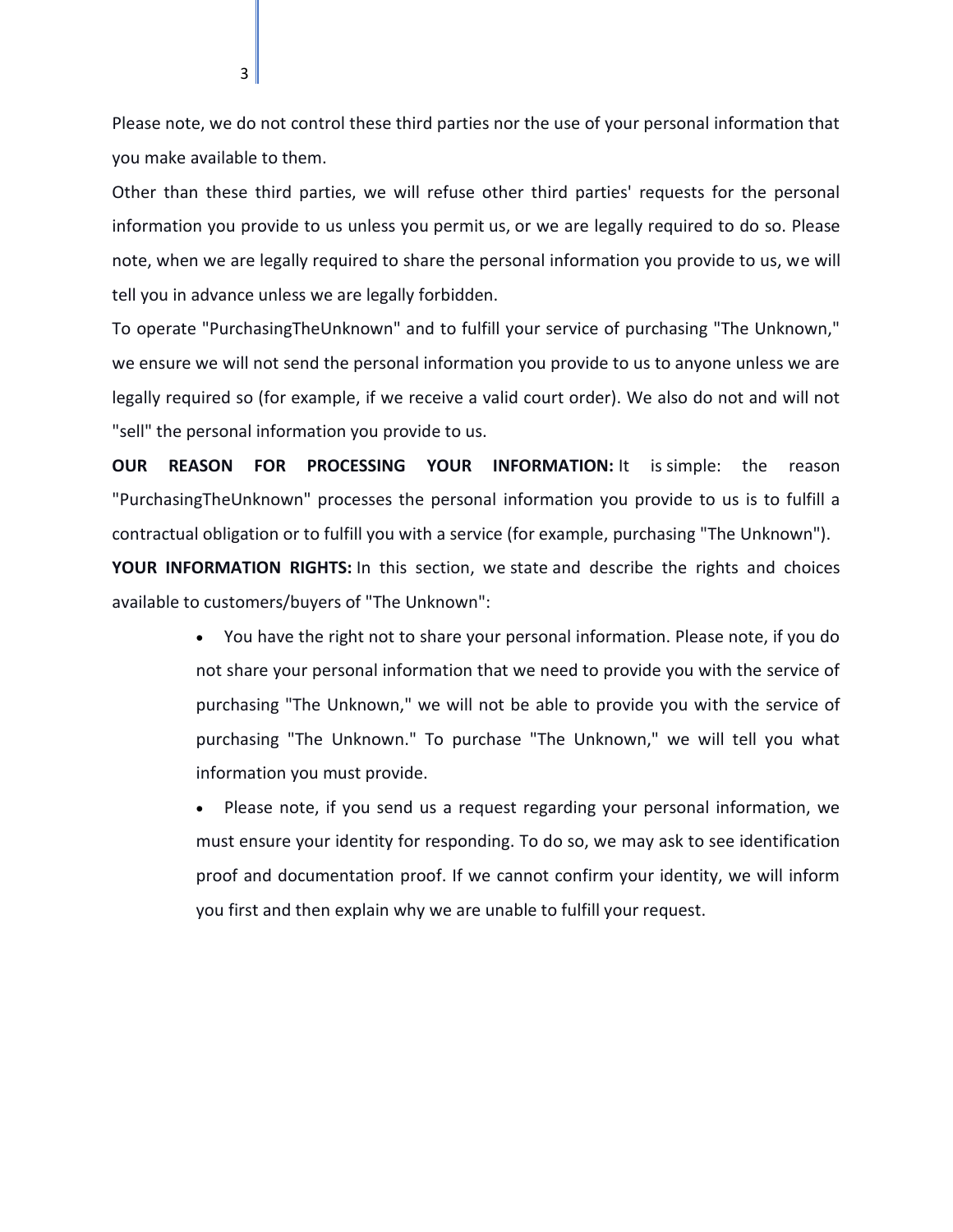• We do not own the website platform or social media platforms used to promote purchasing "The Unknown." We are not responsible for other actions, links, endorsements, representation, promotions, or other activities affiliated with the third party; we are only responsible for promoting the purchase of "The Unknown" and the service of enabling the service of purchasing "The Unknown." Different website platforms and social media platforms follow different rules regarding collecting, using, and sharing your personal information. Thereby, we encourage you to read the other websites or social media platforms Privacy Policy's to help you learn and understand what rights are ensured to you.

4

• Regarding international data transfers, if necessary, we may transfer your personal information to the United States or other locations outside of your state, province, country, or other governmental authority where privacy laws may not be as protective as those in your jurisdiction.

• Regarding children, "PurchasingTheUnknown" services are not intended for use by children under the age of sixteen (16) years of age. Please note, "PurchasingTheUnknown" does not knowingly collect information about children under the age of sixteen (16) years of age through the service of purchasing "The Unknown." An additional note, if for any reason, we learn that we have collected a child's personal information without the child's parent or parents' consent, or a legal guardian or guardians of the child's consent, as required by law, we will delete the child's personal information.

**PROTECTION OF YOUR PERSONAL INFORMATION:** "PurchasingTheUnknown" will try its absolute best to protect the personal information you provide to us. However, no transmission method over the internet and electronic storage can be one hundred percent (100%) secure. This means "PurchasingTheUnknown," as much as we wish we could, cannot guarantee the absolute security of the personal information you provide to us.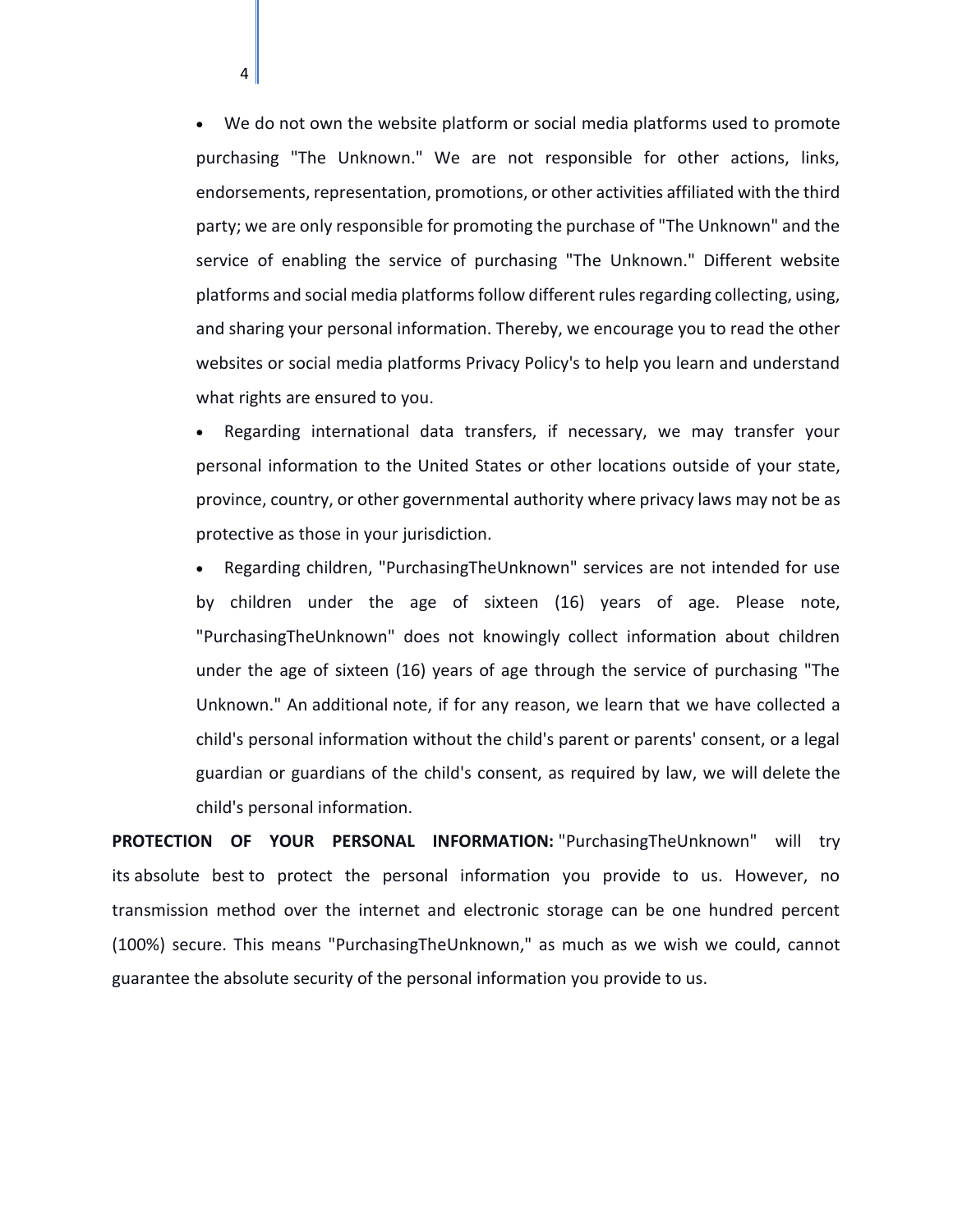**YOUR PERSONAL INFORMATION WE COLLECT:** "PurchasingTheUnknown" intention is to never and will never use the personal information you provide to us to market or advertise you independently. We use the personal information you provide to us for the following purposes and otherwise described in this Privacy Policy or at the time of collection:

5

• We collect the personal information you provide to us, such as personal or business contact information such as your first and last name, billing address, shipping address, email or Gmail address, phone number, professional title and company name, and any other additional payment information.

• We collect personal information about others for whom you purchase an item or gift, such as name, delivery address, email or Gmail address, and phone number. Please do not purchase a gift for someone to share their personal information with us unless their permission was granted to do so.

• We collect the personal information you provide to us to process, confirm, and fulfill the order of your purchase, including confirmation emails of orders of purchases, and to communicate with you if you contact us with questions, feedback, comments, or concerns.

We collect the personal information you provide to us for use following this Privacy Policy or as otherwise disclosed at the time of collection.

• We collect the personal information you provide to us to operate and improve our services and our business. This way, to enable customers/buyers to make purchases of "The Unknown" more efficiently.

• We collect the personal information you provide to us to enable security features such as by sending you security codes via email, Gmail, or SMS.

• We collect the personal information you provide to us to comply with laws and regulations. "PurchasingTheUnknown" believes it to be necessary to comply with applicable laws, legal processes, and lawful requests from government authorities, such as to respond to subpoenas or court orders.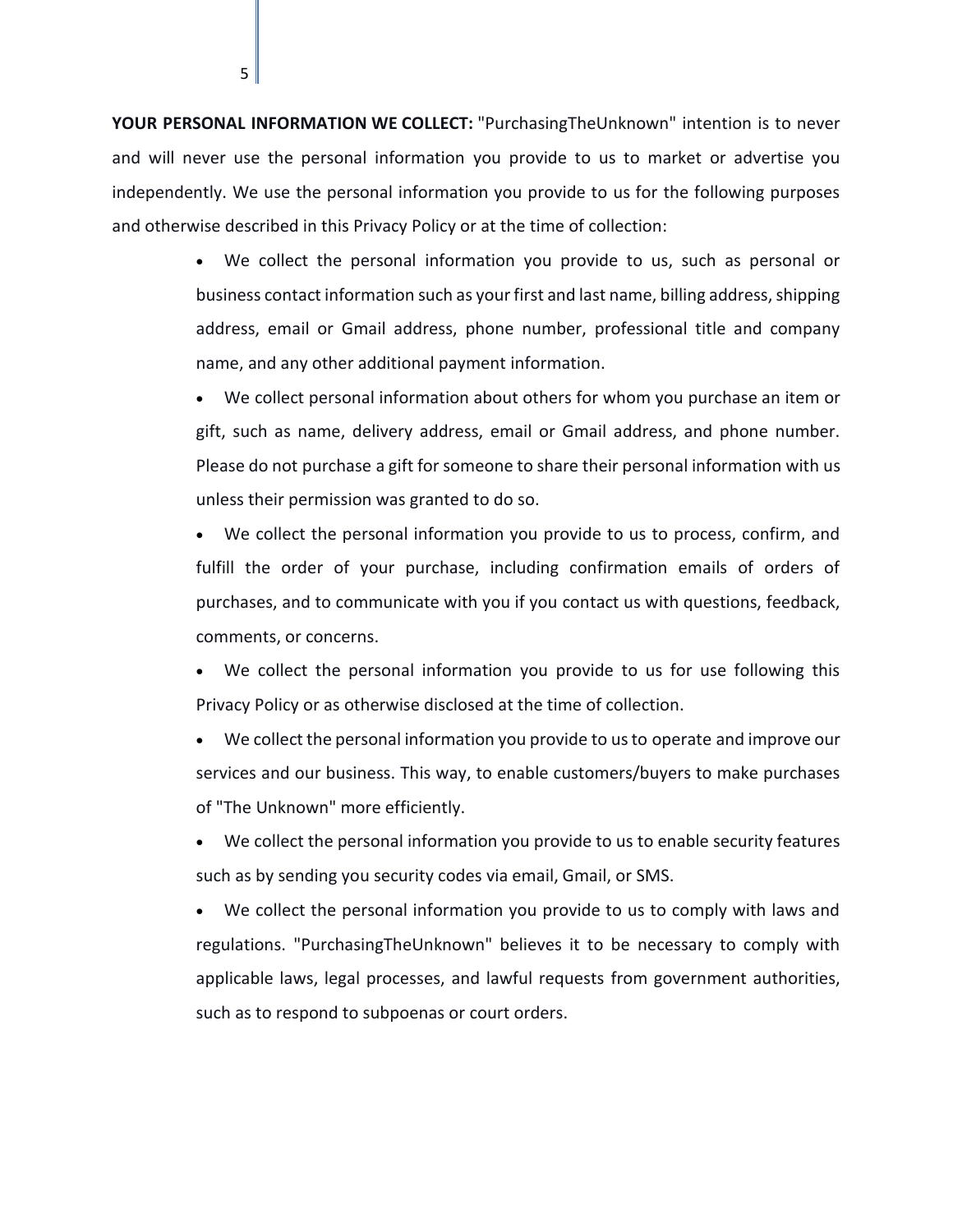• We collect the personal information you provide to us for compliance, safety, and fraud prevention as to disclose it to government authorities, law enforcement, and private parties as it is necessary to (a) protect our rights, your rights, and the rights of others; b) protect our privacy, your privacy, and the privacy of others; (c) protect our safety, your safety, and the safety of others; (d) protect our property, your property, and the property of others; (e) audit our internal processes for compliance with legal and contractual requirements; (f) enforce the terms and conditions that govern the service of purchasing "The Unknown"; and (g) protect, investigate and deter against any fraudulent, harmful, malicious, unethical, unauthorized, or illegal activity including cyber-attacks and identity theft.

• We collect the personal information you provide to us with your consent to use or share it when required by law.

• With the personal information you provide to us, it is solely used to operate the "PurchasingTheUnknown" business, provide you with the service of purchasing "The Unknown," and used to give merchants outside of "PurchasingTheUnknown" to fulfill the seller and the buyer's intention (seller: to sell "The Unknown; buyer: to purchase "The Unknown"). Again, "PurchasingTheUnknown" will not share your personal information with a third party or anyone unless we are legally required to do so (for example, if "PurchasingTheUnknown" receives a legally binding court order or subpoena). If you have any questions, comments, or concerns regarding how a merchant operates or use the personal information you provide to "PurchasingTheUnknown," please contact the merchant or visit their Privacy Policy.

6